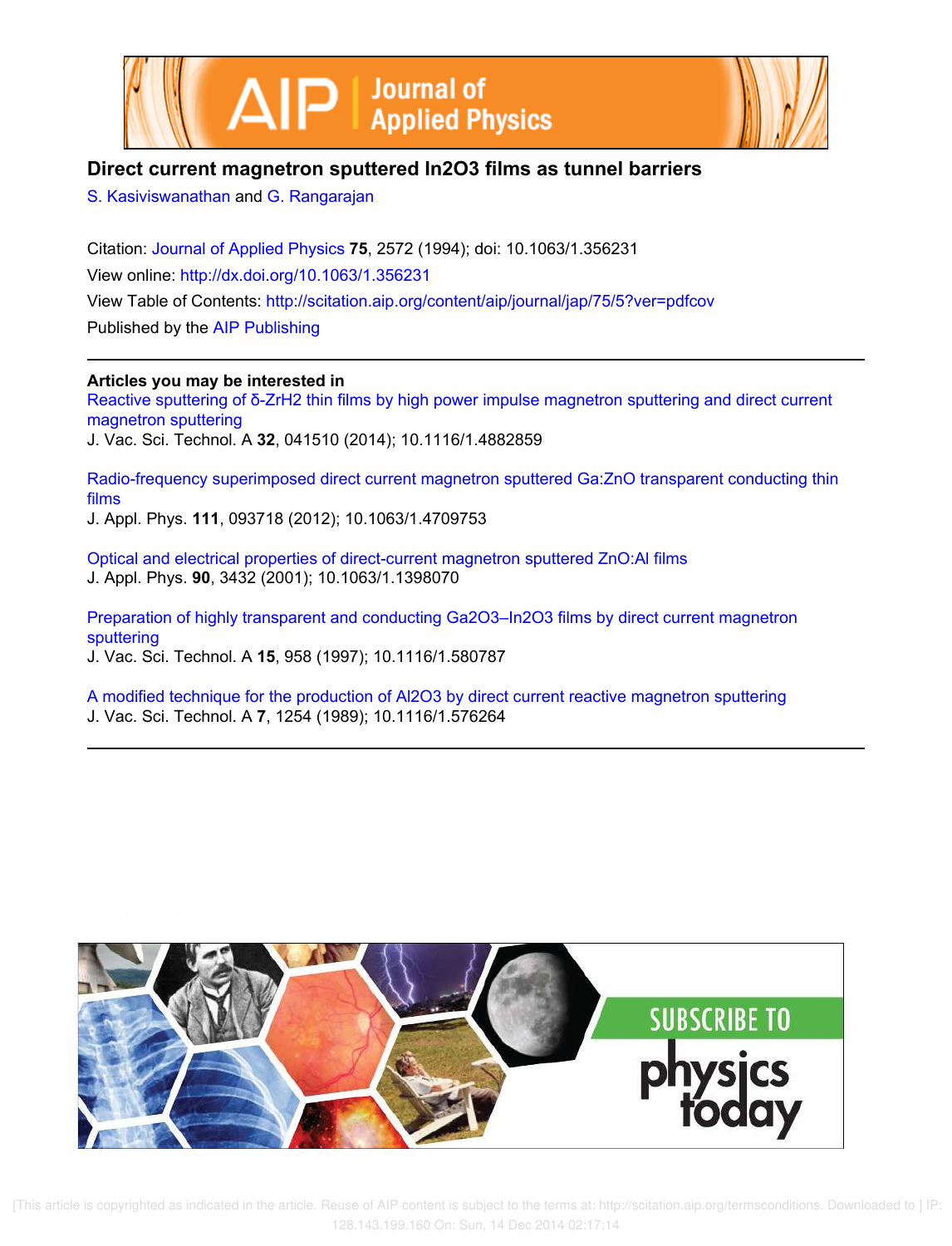## Direct current magnetron sputtered  $In_2O_3$  films as tunnel barriers

S. Kasiviswanathan and G. Rangarajan

Low Temperature Laboratory. Physics Department, IIT Madras 600 036, India

(Received 25 November 1992; accepted for publication 19 October 1993)

Insulating films of  $In_2O_3$  were prepared by sputtering indium in the presence of pure oxygen using dc magnetron sputtering. Transmission electron microscopic investigations showed the films to be single phase and polycrystalline. Analysis of the optical transmittance data showed the films to have an optical band gap of  $3.71 \pm 0.01$  eV. Tunnel junctions were made with high  $T_c$  superconductors Bi<sub>2</sub>Sr<sub>2</sub>Ca<sub>1</sub>Cu<sub>2</sub>O<sub>v</sub> and NdBa<sub>2</sub>Cu<sub>3</sub>O<sub>7-6</sub> using indium oxide as the barrier layer and  $Pb_0$ ,  $In_0$ , as the counter electrode. The conductance spectra displayed prominent structures attributable to energy gap. The reduced gap parameters for  $Bi_2Sr_2Ca_1Cu_2O$ , and NdBa<sub>2</sub>Cu<sub>3</sub>O<sub>7- $\delta$ </sub> were found to be  $4.0 \pm 0.5$  and  $5.2 \pm 0.6$ , respectively.

### **INTRODUCTION**

Traditionally indium oxide films' were studied with a view toward utilizing them as highly conducting and transparent electrodes for various device applications. When doped with tin (usually termed as ITO) the films showed an optical transparency of more than 90% and a resistivity of the order of  $10^{-5}$ – $10^{-6}$  Q cm. An interesting feature of  $In<sub>2</sub>O<sub>3</sub>$  films is that depending upon the growth conditions (method of preparation, substrate temperature, residual gas pressure etc) films having totally different properties (insulator, metal, semiconductor) can be prepared, a fact which is of fundamental importance. This is a consequence of the well established fact that each oxygen vacancy in indium oxide acts as a doubly ionized donor. Recently it has been shown<sup>2</sup> that films deposited by ion beam sputtering show amorphous structure; however, they still retain high transparency and conductivity. Further, tunnel junctions of superconducting composite-amorphous indium oxide films<sup>3</sup> on oxidized Al-Mn films showed certain anomalous properties such as differential conductance varying logarithmically with applied bias, at variance with the expected behavior (dependence on the square root of the bias).

In this article we present the results of our studies on deposition and characterization of insulating films of  $In_2O_3$ by reactive dc magnetron sputtering and their possible use as barrier layers in tunnel junctions. For single particle tunneling studies on high  $T_c$  superconductors, a variety of barrier layers have been employed. This includes  $MgO<sub>1</sub><sup>4</sup>$  $\text{Al}_2\text{O}_3$ ,  $\text{SiO}$ ,  $\text{CaS}$ ,  $\text{Y}_2\text{O}_3$ ,  $\text{Cu}_2\text{O}$ ,  $\text{Sr}_x\text{TiO}_y$ ,  $\text{N}$  BaTiO<sub>3</sub>,  $\text{N}$  $Ta_2O_5$ ,  $^{12}$  a-Si,  $^{13}$  CeO<sub>2</sub>,  $^{14}$  and BiSr<sub>2</sub>CuO<sub>6</sub><sup>15</sup> films. Good quality tunnel junctions could also be made with native oxides as barriers.<sup>16-18</sup> By good quality we mean where  $(i)$ the single step nature of the tunnel current could be established and (ii) the junctions show low leakage. In addition, the Schottky barrier formed between the superconductor and a degenerate semiconductor<sup>19,20</sup> (oxygen deficient SnO<sub>2</sub> or Zn doped GaAs) has also been successfully used to study the tunnel characteristics.

Artificial barriers are often used when the tunnel junction configuration is of the sandwich type, because in the point contact geometry, the tip of the probe usually pierces the sample surface, rendering the barrier layer ineffective. The barriers are generally deposited over the sample surface which is cleaned in situ by the usual procedures viz., glow discharge cleaning, ion beam etching, etc. An additional advantage of using artificial barriers is that they may act as passivating layers, retaining the homogeneity of the sample surface, which is essential for the formation of good quality tunnel junctions. Further, if the chosen barrier layer is also a photoconductor (for example  $Cu<sub>2</sub>O$ ), photosensitive experiments' such as the modulation of barrier height by a light source can be performed. Recently Zeng  $et al.<sup>21</sup>$  have studied the characteristics of characteristics of  $YBa_2Cu_3O_{7-\nu}/Al/In_2O_3/Si$  structures. They have used conducting indium oxide films to minimize the interdiffusion between  $YBa<sub>2</sub>Cu<sub>3</sub>O<sub>7-\nu</sub>$  and silicon.

Artificial barriers have played an important role in the case of tunnel junctions made from conventional superconductors.<sup>22</sup> They were highly successful, especially when the base metal did not form a suitable native oxide for tunneling to take place. For instance, niobium based junctions with an  $A<sub>1</sub>, O<sub>3</sub>$  barrier proved to be invaluable in Josephson junction technology.

In the present study tunnel junctions of two high temperature superconductors namely  $Bi_2Sr_2Ca_1Cu_2O_y$  (a well studied system) and NdBa<sub>2</sub>Cu<sub>3</sub>O<sub>7- $\delta$ </sub> (a not so well studied system) were prepared with sputtered  $In_2O_3$  as the barrier layer and thin film  $Pb_{0.5}$ In<sub>0.5</sub> as the counter electrode. The junction characteristics were studied at 4.2 K. The results show that indium oxide acts as a reasonably good artificial barrier. A detailed discussion of the tunnel data appears elsewhere.<sup>23,24</sup>

#### EXPERIMENT

 $In<sub>2</sub>O<sub>3</sub>$  films were made in a LEYBOLD HERAEUS UNIVEX 450 thin film unit. Indium was reactively sputtered in oxygen atmosphere, using dc magnetron sputtering. Glass/quartz plates were used as substrates. The substrates were held at room temperature during fihn deposition. The system was initially evacuated to a pressure of better than  $10^{-4}$  Pa and then back-filled with pure oxygen to the desired pressure. Prior to deposition the chamber was flushed several times with oxygen. Sputtering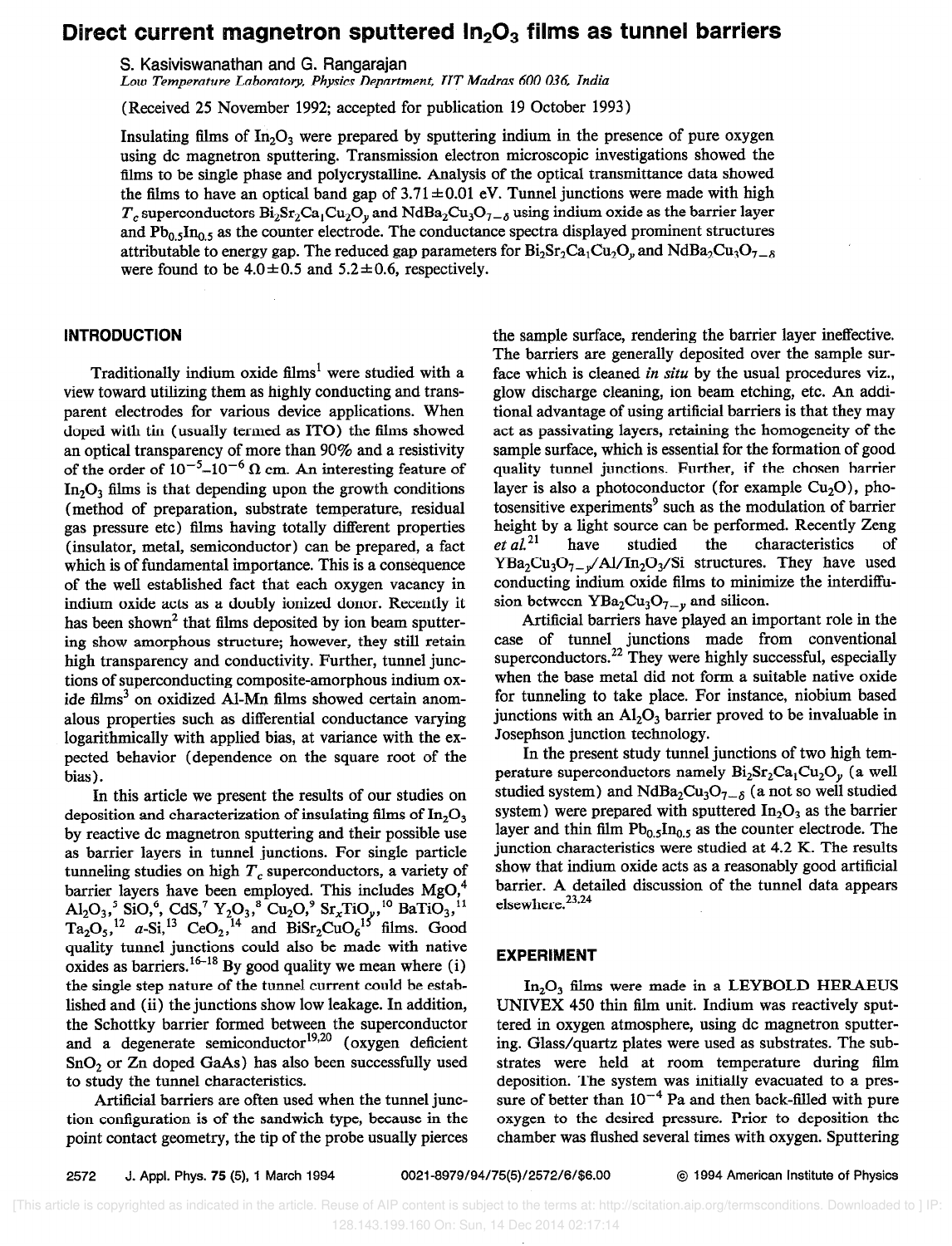was done at an oxygen pressure of  $2 \times 10^{-1}$  Pa and at a power level of 90 W (sputtering was done at constant pressure mode) which led to a power density of  $\sim$  2.5 W cm<sup>-2</sup> The film thickness and rate of deposition were monitored by a calibrated INFICON quartz crystal thickness monitor. A typical deposition rate was  $1-2$  Å s<sup>-1</sup>. Film thickness was also checked from the interference pattern of the transmittance data.

Room temperature resistivities of the samples were measured using a co-planar configuration with thick vapor deposited copper films as electrodes. Current was measured using a Keithley model 617 electrometer. The films had resistivities more than  $10^8$   $\Omega$  cm. Optical absorption measurements were made using a HITACHI model U-3400 spectrophotometer. Transmittance spectra were recorded in the wavelength range 300-800 nm with unpolarized light at room temperature. Substrate absorption, if any, was corrected by introducing a bare substrate in the reference beam. The absorption coefficient was computed from the transmittance spectra.

Film structure was analyzed using transmission electron microscopy. The adhesion of  $In_2O_3$  films to glass was extremely good. So films for this study were deposited on freshly cleaved KC1 substrates. This enabled the films to be easily floated off in water for subsequent studies. The transmission electron microscope (TEM) investigations were carried out using a PHILIPS model EM312 scanning transmission electron microscope. The accelerating potential was in the range 100-125 keV. The beam currents were a few tenths of a microampere. It should be mentioned here that the structure of vapor deposited films did not depend on the type of substrate used and films deposited on different substrates' (KCl, NaCl, amorphous carbon, boric oxide coated glass, etc.) have all shown similar structural characteristics. So we believe that the structure of films sputtered on KCl substrates will not be different from those deposited on high  $T<sub>c</sub>$  superconductors.

Tunneling studies were made on well characterized sintered pellets of  $Bi_2Sr_2Ca_1Cu_2O_y$  (BSCCO) and  $NdBa_2Cu_3O_{7-\delta}$  (NBCO). The samples were synthesized by the conventional solid state reaction of the constituent oxides. The single phase nature of the samples was confirmed by x-ray diffraction. A four probe resistivity measurement showed BSCCO and NBC0 to have zero resistance at 74 and 88 K respectively. Susceptibility measurements made using a commercial Quantum Design SQUID magnetometer showed the samples to have a Meissner fraction of more than 80%.

The details of junction fabrication are described elsewhere.<sup>23,24</sup> A 10-nm-thick  $In_2O_3$  film was sputtered onto one face of the pellet. This was followed by the deposition of a 200-nm-thick  $Pb_{0.5}$ In<sub>0.5</sub> film using a suitable metal mask. This served as the counter electrode. A 200 nm-thick indium film deposited on the other face of the pellet served as the bottom electrode. Prior to the barrier layer deposition the sample surface was glow discharge cleaned for 15 to 30 min in an argon atmosphere so that a fresh surface would be presented for the subsequent barrier layer deposition. The principal aim behind such a cleaning

was that it would remove any adsorbed atoms or molecules and the nonsuperconducting layer which is invariably present on the sample surface.

For glow discharge cleaning, usually an inert gas plasma is preferred as it does not react with the sample surface. However for high  $T_c$  superconductors its use is disputed because it was shown that cleaning the sample surface with argon ion beam results in structural changes viz., breaking of Cu-Q bonds and subsequent loss of oxygen. Photoemission studies<sup>25,26</sup> have shown that this leads to the formation of a few nm thick nonsuperconducting layer on the sample surface. To avoid this the use of oxygen plasma<sup>27</sup> was suggested, even though with this it was not possible to remove the nonsuperconducting layer completely. In the present case we have used glow discharge cleaning, where the ion energy is relatively low. Therefore we believe that such a cleaning process should be effective in removing the adsorbates and a few layers of the nonsuperconducting layer without causing any structural changes on the sample surface.

A typical junction area was  $1 \text{ mm}^2$ . A four probe method was employed to measure the junction characteristics and all the measurements were made at 4.2 K. The data handling was already described.<sup>24</sup> Briefly, the raw data was smoothed, splined, and differentiated. Smoothing was done chiefly because the current-voltage  $(I-V)$  data were taken manually at discrete points and when differentiated the random errors were expected to be high. An important aspect of data smoothing is that the magnitude of the conductance or its variation with bias did not change significantly when smoothing parameters were varied.

### RESULTS AND DISCUSSION

Figure  $1(a)$  shows a typical selected area diffraction pattern for a  $In_2O_3$  film having a thickness of 70 nm. The corresponding micrograph is shown in Fig. 1 (b). The polycrystalline nature is evident from the well defined rings and the formation of the crystallites is clearly seen in the micrograph. The magnification used is  $10<sup>5</sup>$ . The crystallites are nearly 200 A in diameter. The crystallite size is comparable to that of the films deposited at a substrate temperature of 165 "C by electron beam evaporation. The lattice spacings were calculated from the diffraction relation  $d_{hkl}=2\lambda L/D$  where  $\lambda$  is the DeBroglie wavelength, which can be calculated from the accelerating potential after applying the relativistic correction.  $L$  is the distance between the sample and the photographic film and  $D$  is the diameter of the diffraction rings. The calculated  $d_{hkl}$  values showed excellent agreement with the ASTM (No. 06- 0416) data. Table I gives the calculated lattice spacings together with ASTM data. It is to be mentioned here that electron beam deposited films showed certain additional reflections<sup>1,28</sup> whose significance was not yet understood. However our films showed no such reflections.

The absorption coefficient was calculated from the transmittance data alone. In principle the determination of optical constants would involve both transmittance and reflectance measurements.<sup>29</sup> However, this method is rather complicated because the relevant equations have

128.143.199.160 On: Sun, 14 Dec 2014 02:17:14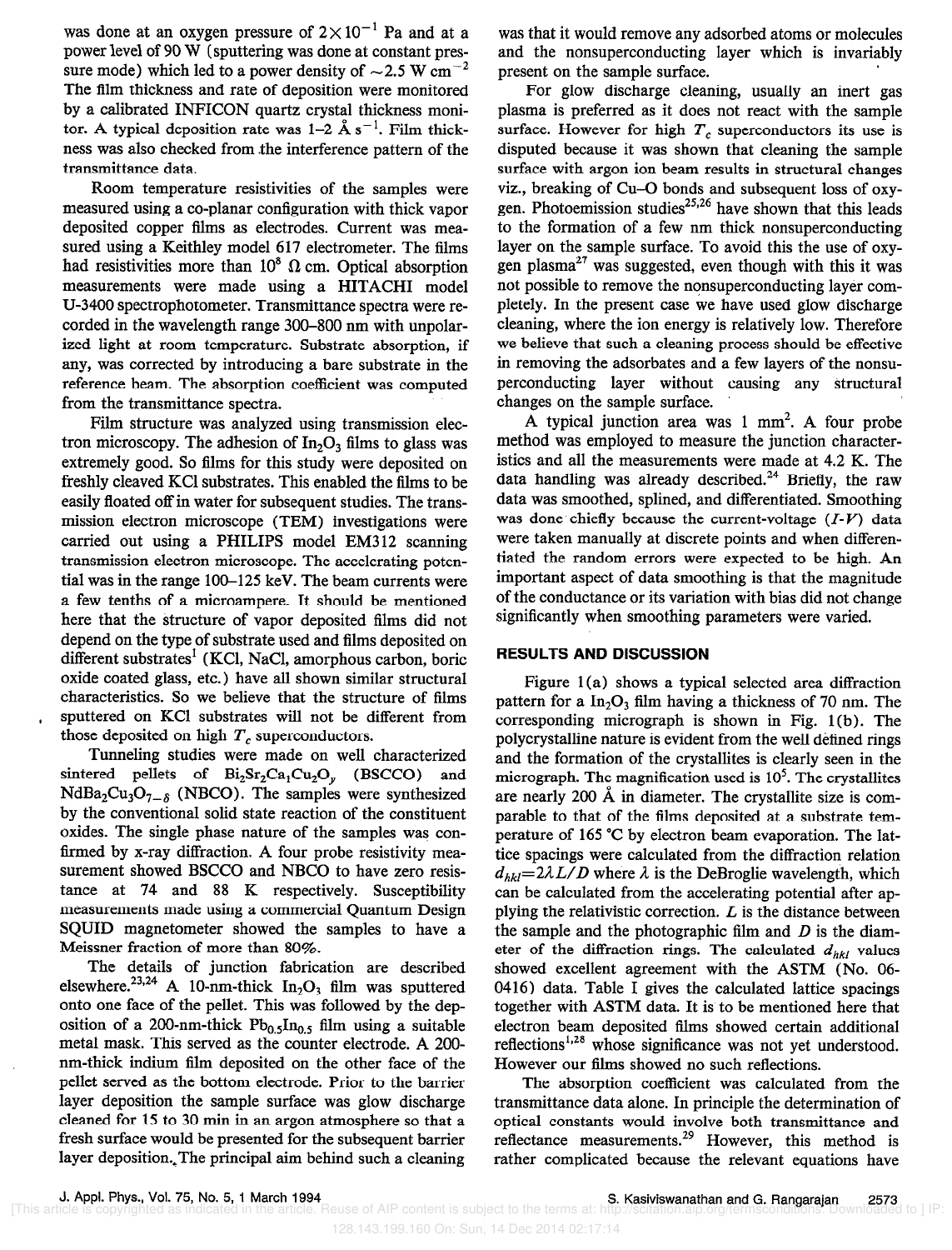



FIG. 1. (a) Selected area diffraction pattern for an as deposited indium oxide film and (b) the corresponding micrograph.

multiple solutions, which depend critically on film thickness. Alternate methods, valid under specific conditions, involve the analysis of either the transmittance<sup>30</sup> or the reflectance<sup>31</sup> data alone, and the evaluation of the absorption coefficient from either.

Neumann et  $al^{32}$  have suitably modified the general expressions for the optical absorption to calculate the absorption index and hence the absorption coefficient from transmittance data alone for the case of a thin absorbing film on a thick nonabsorbing substrate. Above the band edge, the absorption coefficient increases steeply reaching a value of about  $10^5$  cm<sup>-1</sup> for In<sub>2</sub>O<sub>3</sub>. Further, the substrate thickness is very large compared to the film thickness. This

TABLE I. Lattice spacings calculated from the electron diffraction pattern for a typical indium oxide film. Values within the brackets give intensity ratios.

| No. | $d_{hkl}$ | $d(\tilde{A})$<br>(measured) | $d(\text{Å})$<br>ASTM Std. | Remark            |
|-----|-----------|------------------------------|----------------------------|-------------------|
|     | 214       | 4.17                         | 4.130 (14)                 |                   |
| 2   | 222       | 2.94                         | 2.921 (100)                | .                 |
| 3   | 400       | 2.53                         | 2.529(30)                  |                   |
| 4   | 432       | 2.18                         | 2.157(6)                   | .                 |
| 5   | 431       | 1.99                         | 1.984(10)                  |                   |
| 6   | 440       | 1.79                         | 1.788(35)                  |                   |
| 7   | 611       | 1.62                         | 1.641(6)                   | .                 |
| 8   | 622       | 1.49                         | 1.525(25)                  | .                 |
| 9   | 721       | 1.35                         | 1.377(4)                   | <b>Faint line</b> |
| 10  | 820       | 1.22                         | 1.227(2)                   | Faint line        |
| 11  | 840       | 1.13                         | 1.1312(4)                  | Faint line        |
| 12  | 932       | 1.04                         | 1.0436(2)                  | Faint line        |

situation may be considered as a thin absorbing tilm on a thick nonabsorbing substrate. Taking the refractive index of In<sub>2</sub>O<sub>3</sub> to be 1.96,<sup>1</sup> the relevant equations for this case were solved using the Newton-Raphson technique. The absorption coefficient was computed such that the difference between the computed and the experimental transmittance values is less than a preset minimum.

The energy gap was evaluated from the absorption coefficient data using the relation for direct allowed transition. Figure 2 shows a plot of transmittance as a function of energy. The films have a transmittance of 85% in the visible region. In order to evaluate the band gap the absorption data were plotted using the relation  $[\alpha h v \propto (h v - E_{g})^{1/2}$ , where  $E_{g}$  is the band gap] for direct allowed transitions. The inset to Fig. 2 shows such a plot where  $(\alpha h v)^2$  was plotted against energy. A least squares method was used for the extrapolation and to find the intercept on the abscissa, viz., the band gap. The band gap was found to be  $3.71 \pm 0.01$  eV, which agrees well with the reported values.<sup>1</sup>



FIG. 2. Variation of transmittance as a function of wavelength for a typical indium oxide film. The inset shows a plot of  $(\alpha h\nu)^2$  against energy. The continuous line shows the least squares fit.

 [This article is copyrighted as indicated in the article. Reuse of AIP content is subject to the terms at: http://scitation.aip.org/termsconditions. Downloaded to ] IP: 128.143.199.160 On: Sun, 14 Dec 2014 02:17:14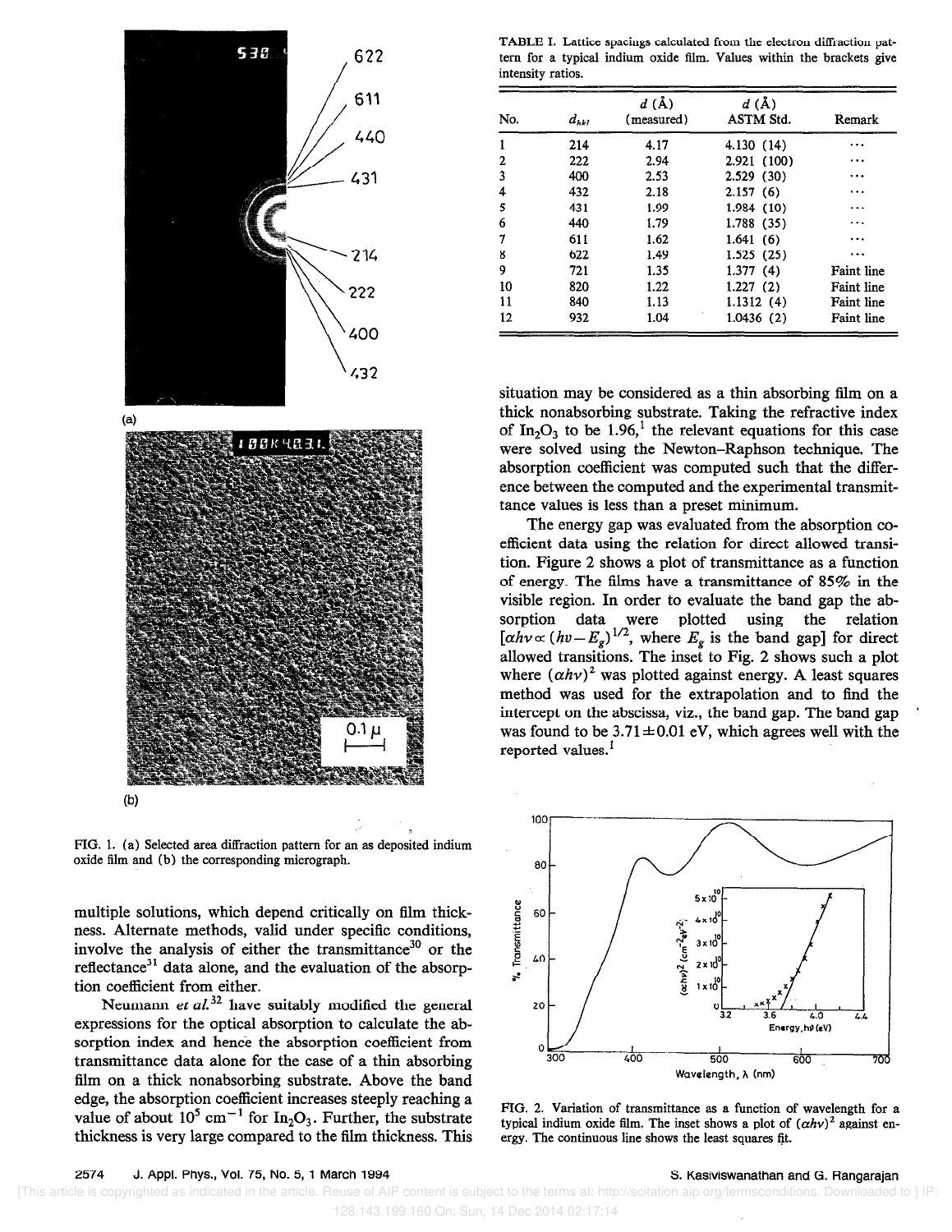

FIG. 3. (a) The  $I-V$  characteristics together with the conductance data for a typical BSCCO junction and (b) the corresponding plot for the NBCO junction.

The results of the tunneling studies are shown in Fig. 3. In Fig.  $3(a)$  the  $I-V$  characteristics, together with the numerically evaluated first derivative, are plotted for the BSCCO junction. Figure 3(b) shows the corresponding plots for the NBC0 junction. In the figures the voltages are referred to with respect to the counter electrode. As seen from the figures the conductance spectra display prominent overshoots, clearly suggestive of a superconducting gap. The structures appear at about  $\pm 20$  meV for NBCO and  $\pm 13$  meV for BSCCO. The characteristics are almost symmetric with respect to the bias, implying a large and symmetric barrier. In addition the trace shows finite conductance at zero bias. What we presented here is the best of our results, although curves of this type with some variation in shape and peak position could be obtained with reasonable reproducibility. Tunneling $33,34$  and photoemission 35 studies on BSCCO single crystals showed the energy gap in BSCCO to be anisotropic with  $2\Delta_{ab} \sim 46$  meV and  $2\Delta \sim 26$  meV. We have obtained 13 meV which agrees well with the gap value measured along the  $c$  axis direction. For NBCO, as there are no reported tunnel measurements, we compare our value with that measured using far infrared reflectance (FIR) spectra. The FIR spectrum of NBC0 reported by Crawford et  $aL^{36}$  shows appreciable drop at about 500  $\text{cm}^{-1}$ . If it is taken as an indication of the opening of a gap then it gives 25 meV for the gap, which is reasonably close to our value of 20 meV. Taking the  $T<sub>e</sub>$  for BSCCO and NBC0 to be 74 and 88 K, respectively, we obtain the reduced gap  $2\Delta/K_B T_c$  to be 4.0 ± 0.5 and 5.2  $\pm 0.6$  in the two cases.



FIG. 4. The I-V characteristics of a typical BSCCO junction with a 30-A-thick barrier layer.

To verify that indium oxide layer indeed acts as the barrier, junctions were fabricated with much thinner indium oxide layer. The idea is to find out whether the product of the junction resistance and its area shows the expected exponential dependence on barrier thickness.<sup>37</sup> Figure 4 shows the typical  $I-V$  characteristics of a BSCCO-In<sub>2</sub>O<sub>3</sub>-Pb<sub>0.5</sub>In<sub>0.5</sub> junction with a 30-Å-thick indium oxide layer. The  $\overline{I}$ - $\overline{V}$  characteristics of such junctions show Josephson-like behavior, completely different from those with a thicker barrier (100 Å). For a fixed junction area, at low biases the current increased by nearly 2 orders as the junction thickness was reduced from 100 to 30 A. As seen from the figure, even at low biases there is a finite voltage drop indicating the presence of shots and the "leaky" nature of the junctions. An interesting feature that may be noticed is the voltage jump seen at about 13 mV [In principle as  $T\rightarrow 0$  a switch-over should occur to  $(\Delta_1 + \Delta_2)/e$  where  $\Delta_1$  and  $\Delta_2$  are the energy gaps of a Pb-In alloy and BSCCO, respectively]. If we take this to be the  $\Delta$  of BSCCO then it shows an excellent agreement with the  $\Delta$  value obtained from our single particle tunneling characteristics. In addition the characteristics show a discontinuity at about 40 mV whose origin is not clear at present.

For a tunnel junction with a simple rectangular potential barrier, the product of junction resistance and its area at low biases can be written as  $38$ 

$$
RA = 3.17 \times 10^{-11} (t/\phi^{1/2}) \exp(t/\beta),
$$

where R is the junction resistance, A is the junction area,  $t$ is the barrier thickness,  $\phi$  is the barrier height, and  $\beta$  is the effective tunneling length. The ratio of the  $RA$ 's for the junctions with two different barrier thicknesses can be written as

$$
(RA)_{100}/(RA)_{30} = \exp(t_{100} - t_{30})/\beta,
$$

where we have taken into account only the dominant exponential term. The subscripts denote the sample thicknesses. From the above relation  $\beta$  can be calculated. (In principle measurements should be made on junctions with a wide range of barrier thicknesses and  $\beta$  should be com-

[This article is copyrighted as indicated in the article. Reuse of AIP content is subject to the terms at: http://

J. Appl. Phys., Vol. 75, No. 5, 1 March 1994<br>Inticle is copyrighted as indicated in the article. Reuse of AIP content is subject to the terms at: http://scitation.aip.org/termsconditions. Downloaded to 1 IP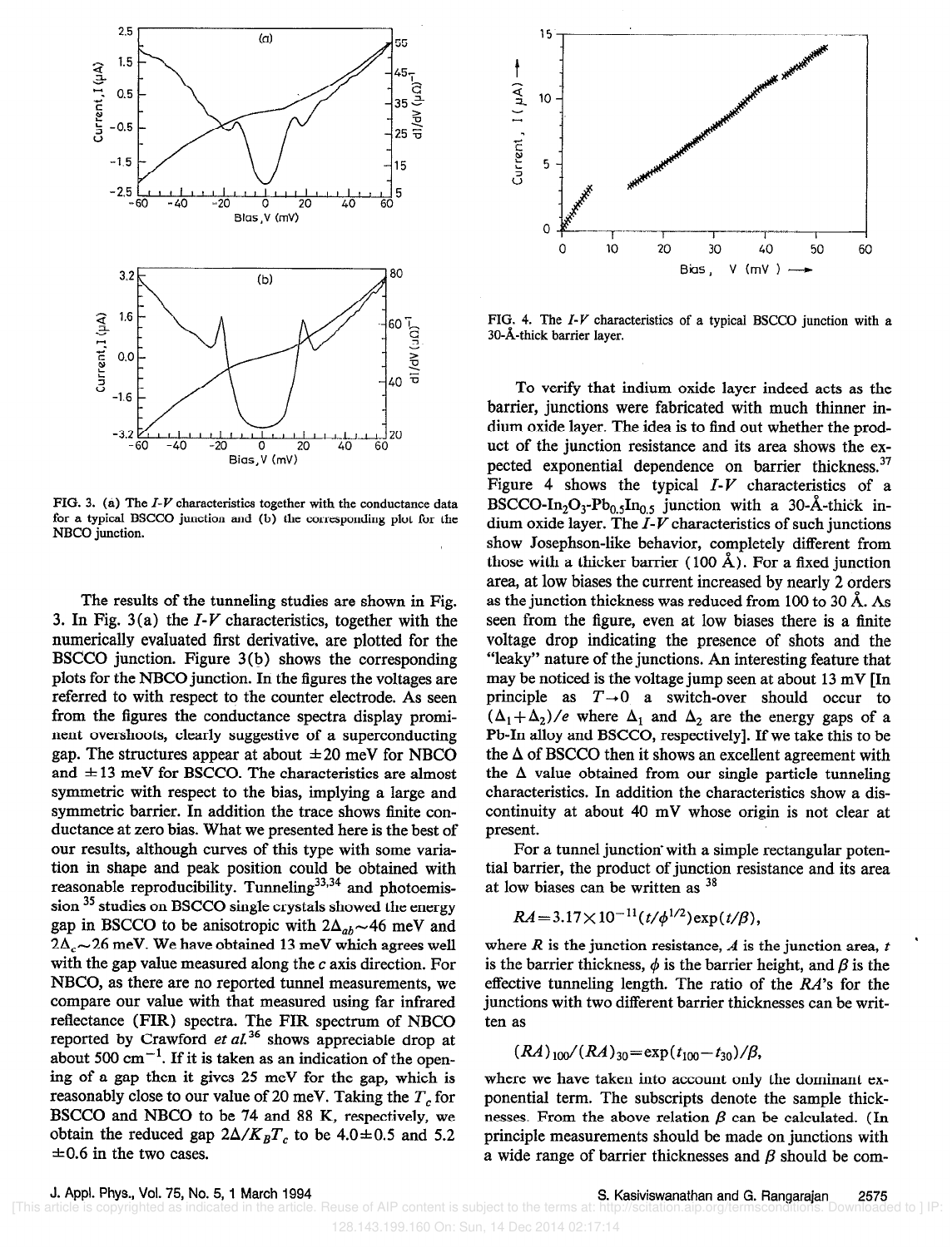puted from the slope of the plot of junction thickness against  $RA$ ). The  $RA$  value for each junction was determined from the low bias (ohmic)  $I-V$  characteristics measured at 4.2 K. Then  $\beta$  was calculated using the above equation. The calculated value of  $\beta$  was  $\sim$  18 Å, which is rather large when compared to the value  $(1-2 \text{ Å})$  for a perfect barrier.<sup>39</sup> Similar high values have been observed in Nb/Pb junctions <sup>40</sup> with zirconium fluoride barrier and was attributed to the presence of intermediate states in the barrier.

In the present case the high value of  $\beta$  may be due to the nonuniformity of the barrier and/or due to the interface layer that would be formed between the barrier and the high  $T_c$  material. If the deposited indium oxide does not form a uniform film when the thickness is low, then the barrier may consist of two components, viz., small islands of sample surface in parallel with the deposited barrier layer. This will lead to alternate paths for current in addition to tunneling. Some evidence for the distortion of the single step tunnel current could also be seen in our single particle tunneling results where particle conservation was not strictly satisfied (Fig. 3).

Regarding the interface between indium oxide and high  $T_c$  superconductors, no detailed investigations have been reported so far. However, a lot of work has been done on metal-high  $T_c$  superconductor interfaces. Secondary ion mass spectrometry<sup>41</sup> and photoemission investigations<sup>42-47</sup> on metal-high  $T_c$  superconductor interfaces showed that except for gold and silver,  $41.42$  most of the other metals  $(A, Cu, Fe, In, Pd, Pb, Sn, Ti, W, Zn)$ <sup>42-45</sup> take up oxygen from the superconductor surface and become oxidized. This depletion of oxygen from the sample surface results in the destruction of superconductivity and the formation of a semiconducting layer on the superconductor surface. This has also been borne out by contact resistance studies between various metals<sup>43,4044</sup> and high  $T_c$  superconductors and also between metal alloys (Ag-Pd, In-Cd, In-Pb, In-Sn, etc.)<sup>49,50</sup> and high  $T_c$  superconductors. These studies have shown that only gold and silver exhibit very low contact resistances ( $\sim 10^{-9}$   $\Omega$  cm) as they do not easily form oxides and hence do not react with the sample surface. Studies on interfaces between high  $T_c$  superconductors and different insulators (MgO, SrTiO<sub>3</sub>, YSZ, sapphire, TiO<sub>2</sub>,  $ZrO_2$ , Cr<sub>2</sub>O<sub>3</sub>, Al<sub>2</sub>O<sub>3</sub>, CaF<sub>2</sub>, MgF<sub>2</sub>, etc)<sup>51,52</sup> have also been reported. The mechanism of formation of interface layers in these junctions is rather complicated and is significant only at high temperatures.

Studies on indium-high  $T_c$  superconductor interfaces<sup>50</sup> indicated the formation of an  $In_2O_3$  layer at the interface which was also responsible for the high contact resistance  $(-10^{-6} \Omega \text{ cm})$  observed. This has also been confirmed by the studies of  $I-V$  characteristics of In-high  $T_c$  superconductor contacts,<sup>53</sup> which showed nonohmic behavior. In the present case the deposited layer is an oxide. Therefore the modification of the superconductor surface viz., the formation of a nonsuperconducting region at the interface is avoided. Recently conducting  $In_2O_3$  and ITO films were used as buffer layers to grow oriented  $YBa<sub>2</sub>Cu<sub>3</sub>O<sub>7-y</sub>$  films on silicon<sup>21</sup> and  $Al_2O_3^{34}$  substrates. It was found that the use of these buffers improved the structural perfection of the YB<sub>2</sub>Cu<sub>3</sub>O<sub>7-y</sub> films. This shows that even at high temperatures, indium oxide-high  $T_c$  superconductor interface will not affect the film properties. In the present study indium oxide was deposited onto a high  $T_c$  superconductor surface which was kept at room temperature. So we believe that the indium oxide-high  $T_c$  interface will not have a noticeable effect on the junction characteristics. Further if there are any oxygen deficient regions on the sample surface, the indium oxide layer might saturate the region, preventing further degradation of the surface (the exact nature of the interface can be determined only by studies like x-ray photoelectron spectroscopy).

These observations grossly show that although indium oxide does not form an ideal barrier it does have control over the junction characteristics. One final point should be mentioned. In our studies although the measurements are made at 4.2 K, which is below the  $T_c$  of the counter electrode  $Pb_{0.5}In_{0.5}$  (6.52 K),<sup>55</sup> features representing tunneling between two different superconductors were not seen. Similar observations have been made by a number of workers.<sup>56,57</sup> In some cases the single step nature of the tunnel current was established by the presence of either the counter electrode gap structures at low biases or its phonon spectra. In the present case the noise level due to the highly resistive nature of the junctions rendered such observations difficult. The absence of the "sum" and "difference" features could to some extent be due to the distortion of tunnel currents by other inelastic processes in the gap. The main reason may be that the width of the peaks are larger than the  $T_c$  of Pb<sub>0.5</sub>In<sub>0.5</sub>. This will certainly smear out the extra structures. In addition, the measurements are made with a counter electrode of finite area especially over sintered pellets. So the finer features will be smeared out and only average properties will be obtained.

In conclusion we have deposited insulating films of  $In<sub>2</sub>O<sub>3</sub>$  using dc magnetron sputtering from a pure indium target. The as deposited films were polycrystalline in nature and showed an optical band gap of  $3.71 \pm 0.01$  eV in accordance with the reported values. Tunnel junctions made with BSCCO and NBCO samples with  $In_2O_3$  as the barrier layer and  $Pb_0$ ,  $In_0$ , as the counter electrode showed features characteristic of an energy gap. The investigations show that indium oxide acts as a reasonable tunnel barrier. The reduced gap parameter for BSCCO and NBC0 was found to be  $4.0 \pm 0.5$  and  $5.2 \pm 0.6$ , respectively.

#### ACKNOWLEDGMENTS

This work was supported by the Department of Science and Technology, Government of India. One of us (S. K.) wishes to acknowledge the receipt of a CSIR Research Associateship.

<sup>&</sup>lt;sup>1</sup>I. Hamberg and C. J. Granquist, J. Appl. Phys. 60, R123 (1986).

<sup>&#</sup>x27;J. R. Bellingham, W. A. Phillips, and C. J. Adkins, J. Phys. Condensed Matter 2, 6207 (1990).<br><sup>3</sup> D. S. Pyun and T. R. Lemberger, Phys. Rev. Lett. 63, 2132 (1989); 65,

<sup>&#</sup>x27;D. S. Pyuu and T. R. Lamberger, Phys. Rev. Lett. 63, 2132 (1989); 65, 667 (1990); A. T. Fiory, A. F. Hebard, and M. A. Paalanen, Phys. Rev. Lett. 65, 666 ( 1990).